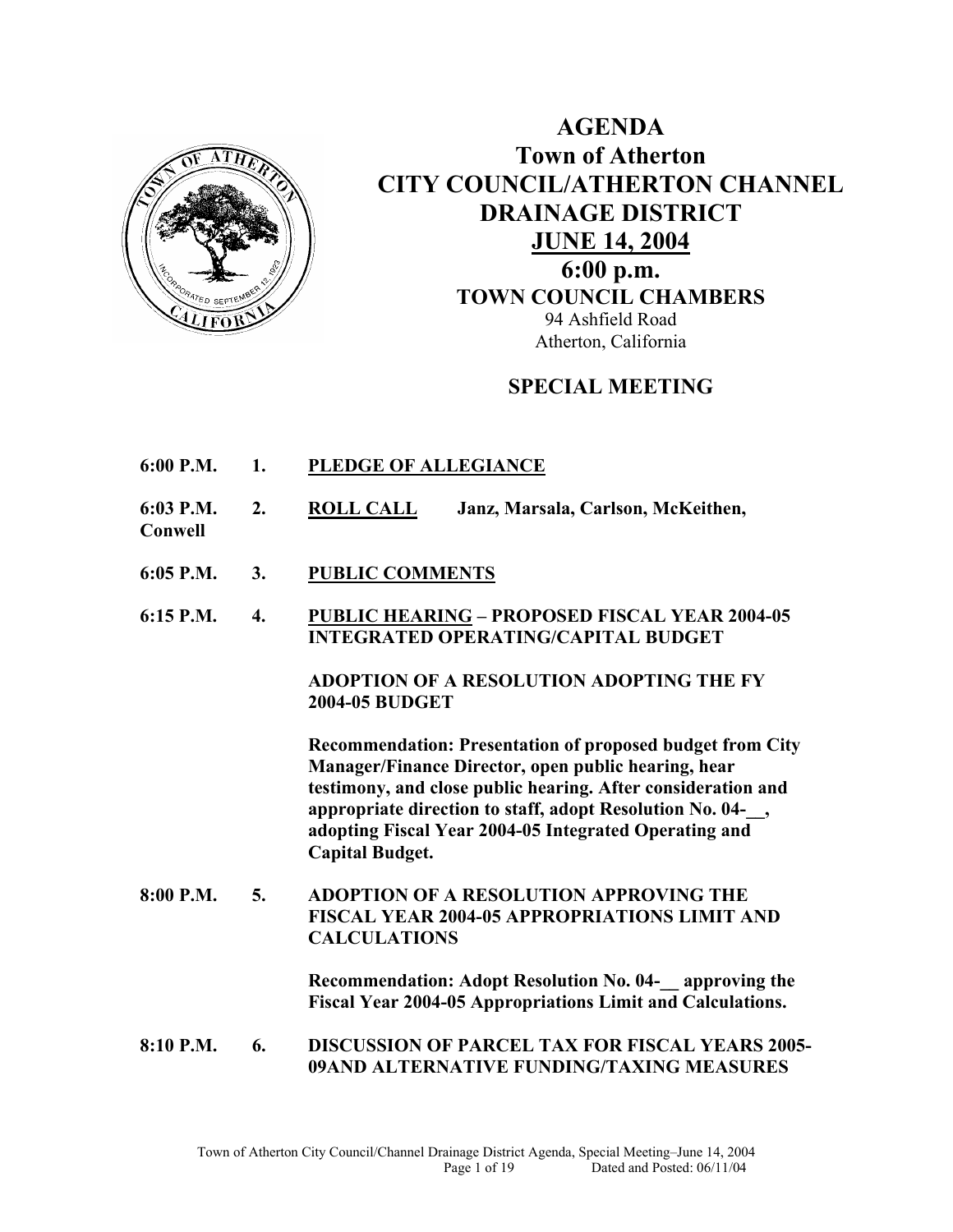### **FOR SUPPORT OF OPERATING AND CAPITAL EXPENDITURES**

### **8:40 P.M. 7. ADJOURNMENT**

#### *Agendas and staff reports may be accessed on the Town website at: www.ci.atherton.ca.us* ) *Please contact the City Clerk's Office at 650.752.0529 with any questions*

Pursuant to the Americans with Disabilities Act, if you need special assistance in this meeting, please contact the City Clerk's Office at (650) 752-0529. Notification of 48 hours prior to the meeting will enable the City to make reasonable arrangements to ensure accessibility to this meeting. (29 CRF 35.104 ADA Title II)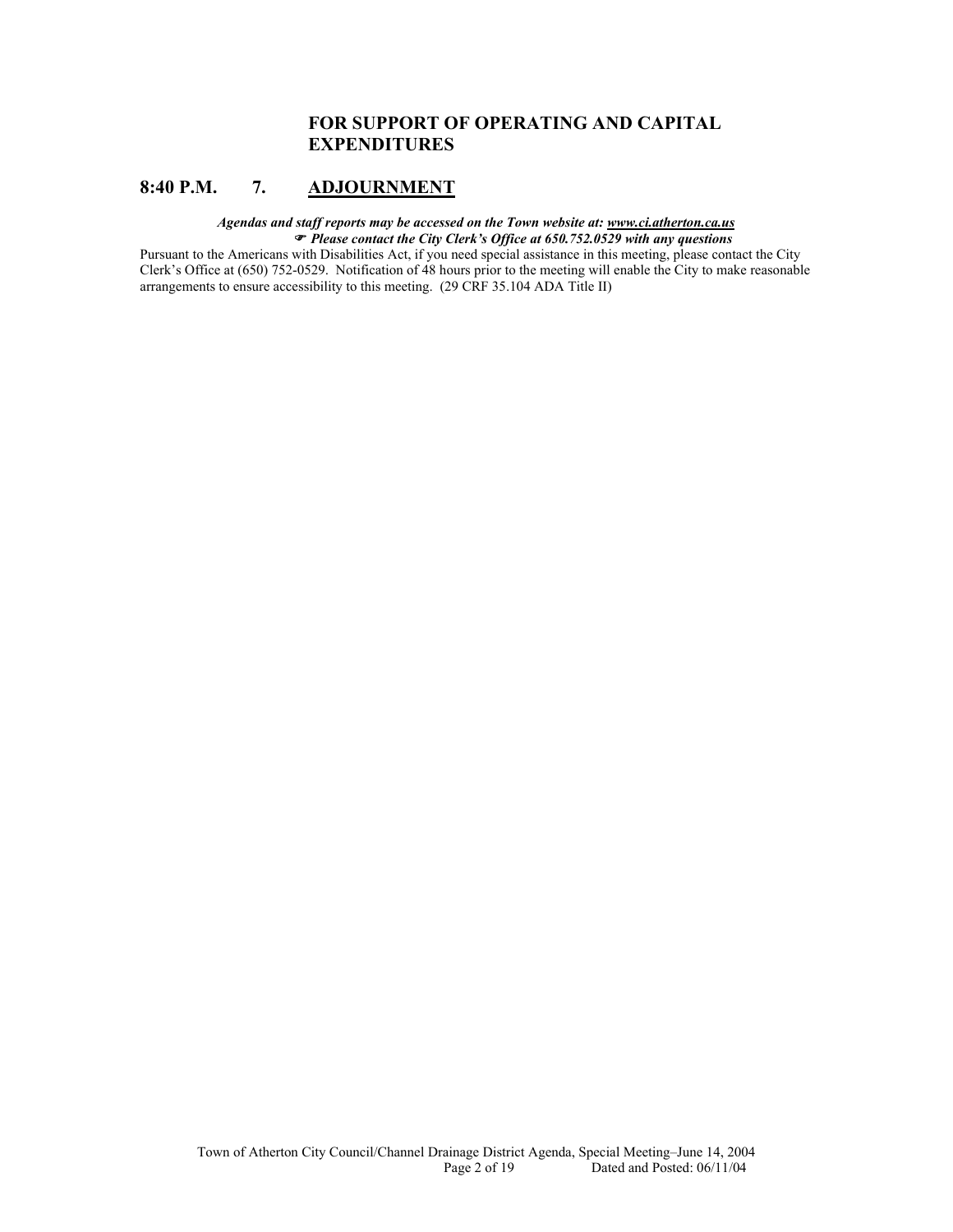**Item No. 4** 



# **Town of Atherton**

## **CITY COUNCIL STAFF REPORT**

### **TO: HONORABLE MAYOR AND CITY COUNCIL**

### **FROM: JOHN P. JOHNS, FINANCE DIRECTOR**

### **DATE: FOR THE SPECIAL MEETING OF JUNE 14, 2004**

### **SUBJECT: APPROVAL OF A RESOLUTION ADOPTING THE FY 2004-05 OPERATING AND CAPITAL BUDGET**

### **RECOMMENDATION:**

### **Approve the adoption of the FY 2004-05 Operating and Capital Budget.**

### **DISCUSSION**

On June 7, 2004, staff distributed a draft copy of the City Manager's recommended operating and capital budget for Fiscal Year 2004-05. This document includes:

- A transmittal letter providing an overview of the FY 2004-05 budget, including a statement of assumptions used by staff to prepare the budget as well as a discussion of significant changes from the previous fiscal year;
- An itemization of recommended appropriations and revenue estimates for the upcoming fiscal year by fund, account and program;
- Recommended funding levels for the fourth year of the Town's capital improvement program;
- A host of supplementary information, such as a comparative analysis of current and prior year staffing levels, general fund balance, real property assessments and apportionments; and
- An intermediate-range financial plan illustrating the anticipated revenues, expenditures and general fund balance for the years ended June 30, 2004 through 2008.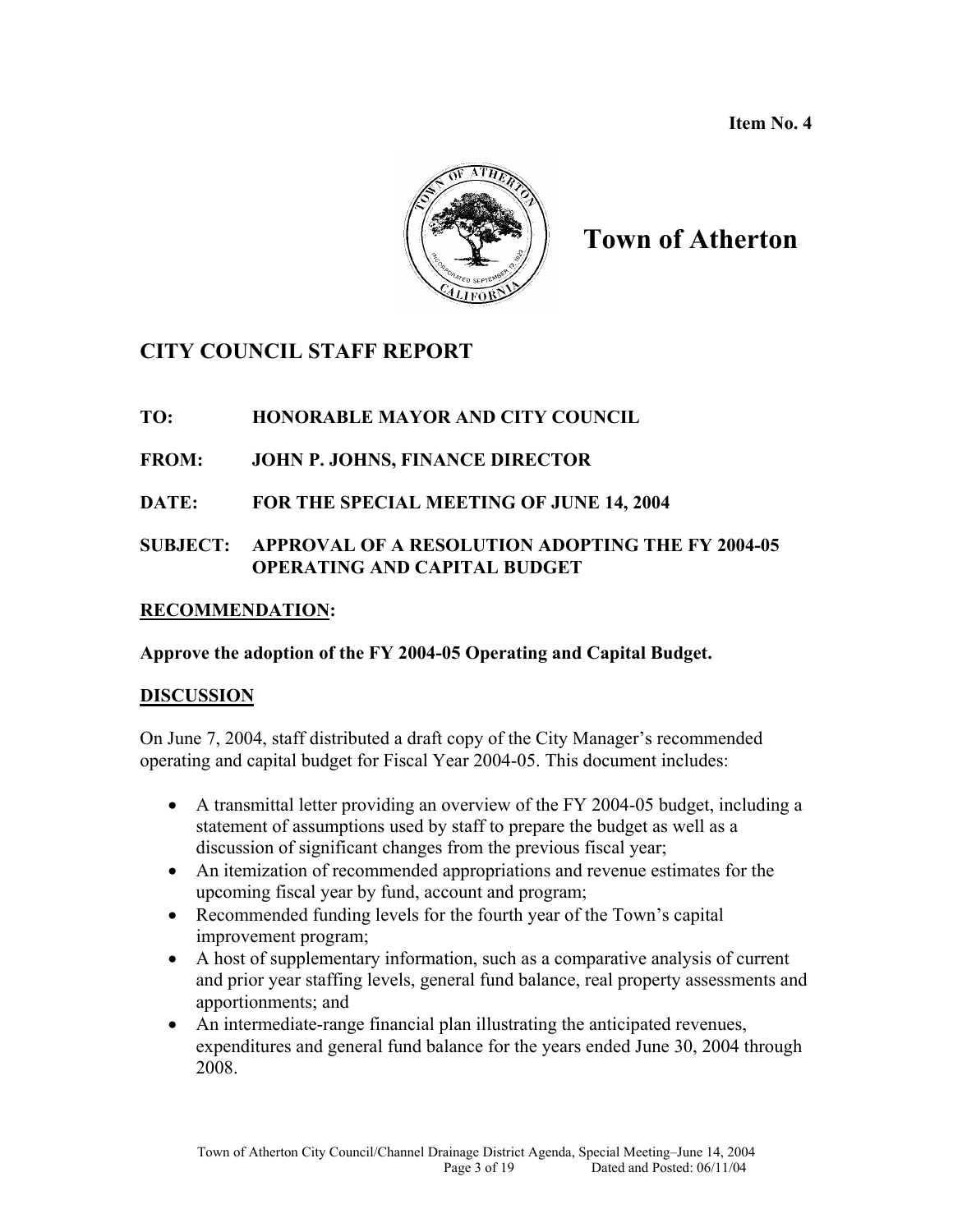During the special meeting of June 14, 2004, staff is prepared to respond to questions from the Council or from the public relevant to the proposed FY 2004-05 operating and capital budget.

Upon closure of the public hearing, staff recommends the adoption of Resolution 04 as presented or as modified pursuant to any changes in the budget that the Council wishes to be made.

### **FISCAL IMPACT:**

The fiscal impact of staff's recommendation is documented within the proposed FY 2004-05 budget.

Prepared by: Approved by:

 $\mathcal{L}_\text{max}$  , and the contract of the contract of the contract of the contract of the contract of the contract of the contract of the contract of the contract of the contract of the contract of the contract of the contr John P. Johns James H. Robinson Finance Director City Manager

Attachment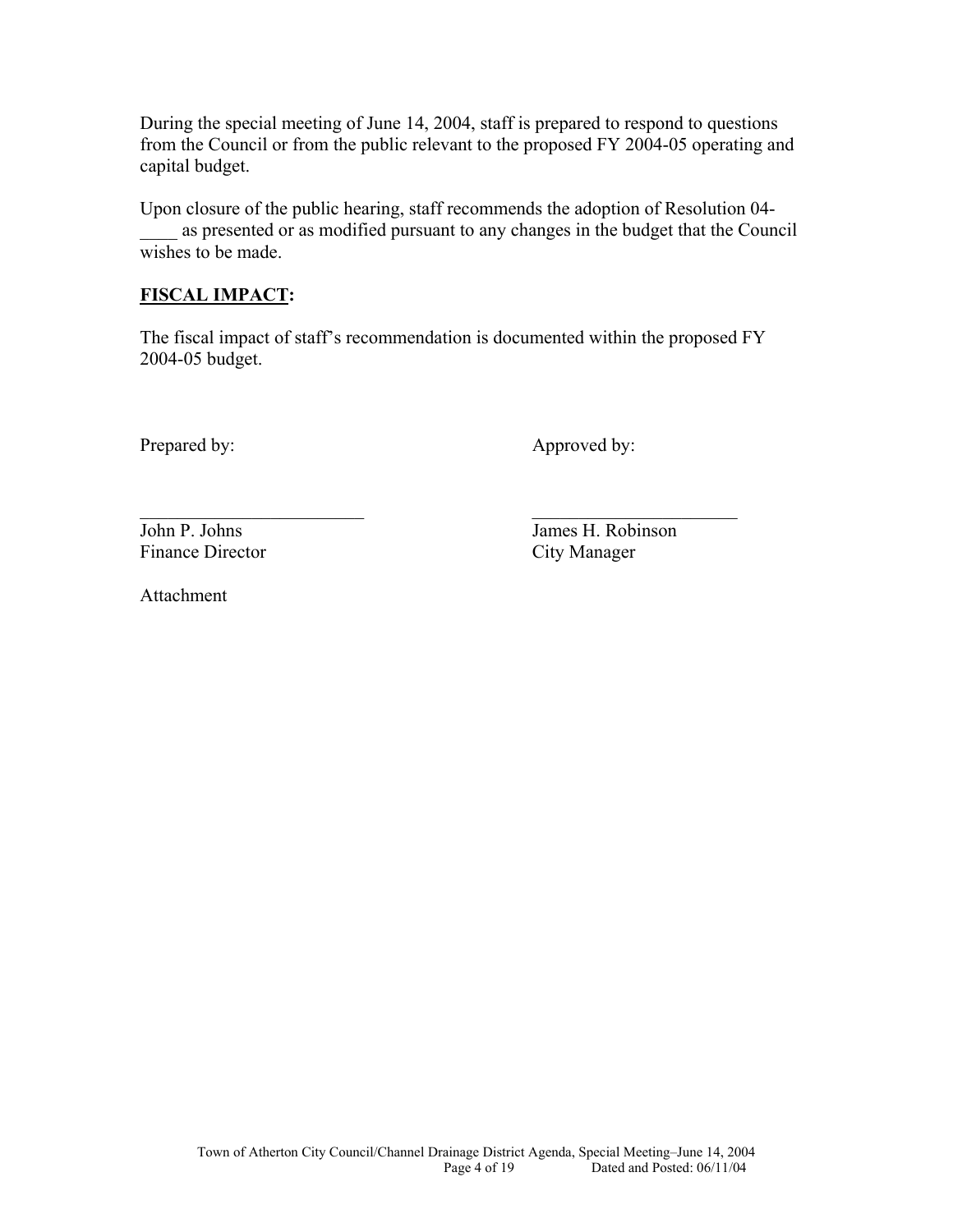### **RESOLUTION NO.**

### **A RESOLUTION OF THE CITY COUNCIL OF THE TOWN OF ATHERTON ADOPTING THE FISCAL YEAR 2004-2005 OPERATING AND CAPITAL BUDGET**

**WHEREAS,** the City Council of the Town of Atherton set June 14, 2004 at the Town of Atherton City Council Chambers, 94 Ashfield Road, Atherton, California, as the time and place for the public hearing on the adoption of the Fiscal Year 2004-2005 Operating and Capital Budget; and

**WHEREAS,** notice of said hearing was duly given by posting the time and place of said hearing at designated places in accordance with Chapter 2.08 of the Municipal Code of the Town of Atherton; and

 **WHEREAS,** said Council held a public hearing on the Proposed Fiscal Year 2004-2005 Operating and Capital Budget on June 14, 2004; and

**WHEREAS,** it appears to be in the best interest of the citizens of the Town of Atherton that the Fiscal Year 2004-2005 Operating and Capital Budget be adopted in the format set forth in Exhibit A, attached hereto, and by reference incorporated herein; and

 **WHEREAS,** the budget was made available for public view at the Town Hall, 91 Ashfield Road, Atherton, California, and the Town Library, 2 Dinkelspiel Station Lane, Atherton, California.

**NOW THEREFORE, BE IT RESOLVED,** that the Fiscal Year 2004-2005 Operating and Capital Budget totaling \$13,026,159 which includes the General Fund Operating Budget and Reserves of \$8,121,493, Other Funds' Operating Budgets of \$684,540, and the Capital Budget of \$4,220,126 as set forth in Exhibit A, attached hereto and by reference incorporated herein, be adopted for Fiscal Year 2004-2005.

**BE IT FURTHER RESOLVED,** that the City Clerk of the Town of Atherton is hereby directed to forward a copy of said approved and adopted budget to the County Controller of San Mateo County for filing pursuant to Government Code Section 53901.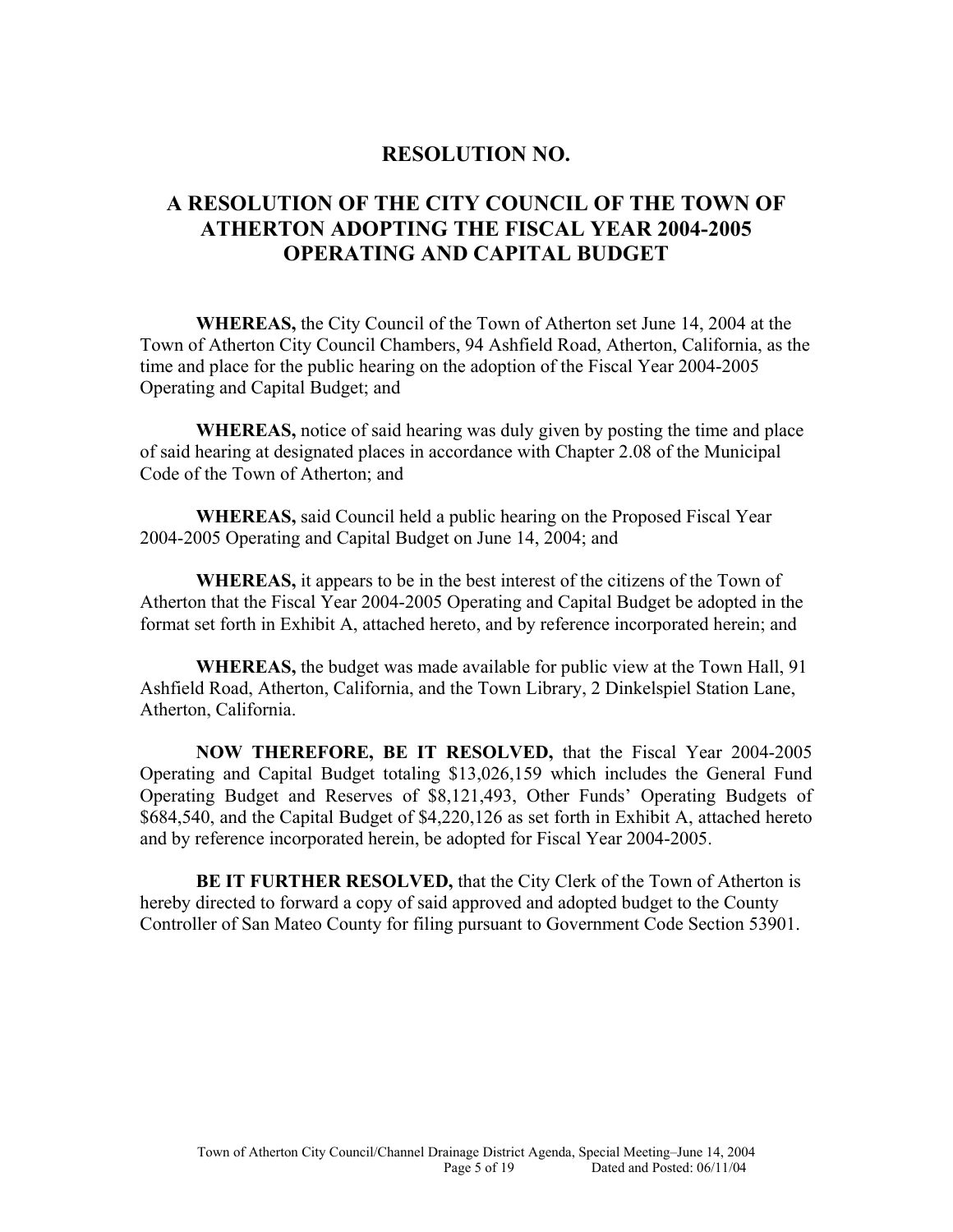\* \* \* \* \* \* \* \* \* \* \* \*

*I hereby certify that the foregoing resolution was duly and regularly passed and adopted by the City Council of the Town of Atherton at a special meeting thereof held on*   $the \frac{th}{\Delta} day of \frac{2003}{\Delta} by the following vote:$ 

| AYES:          | Councilmembers: |
|----------------|-----------------|
| <i>NOES:</i>   | Councilmembers: |
| <i>ABSENT:</i> | Councilmembers: |
| ABSTAIN:       | Councilmembers: |

 Kathy McKeithen, Mayor Town of Atherton

### ATTEST:

*Kathi Hamilton, City Clerk* 

\_\_\_\_\_\_\_\_\_\_\_\_\_\_\_\_\_\_\_\_\_

Approved as to Form

 $\mathcal{L}_\text{max}$ Marc Hynes, City Attorney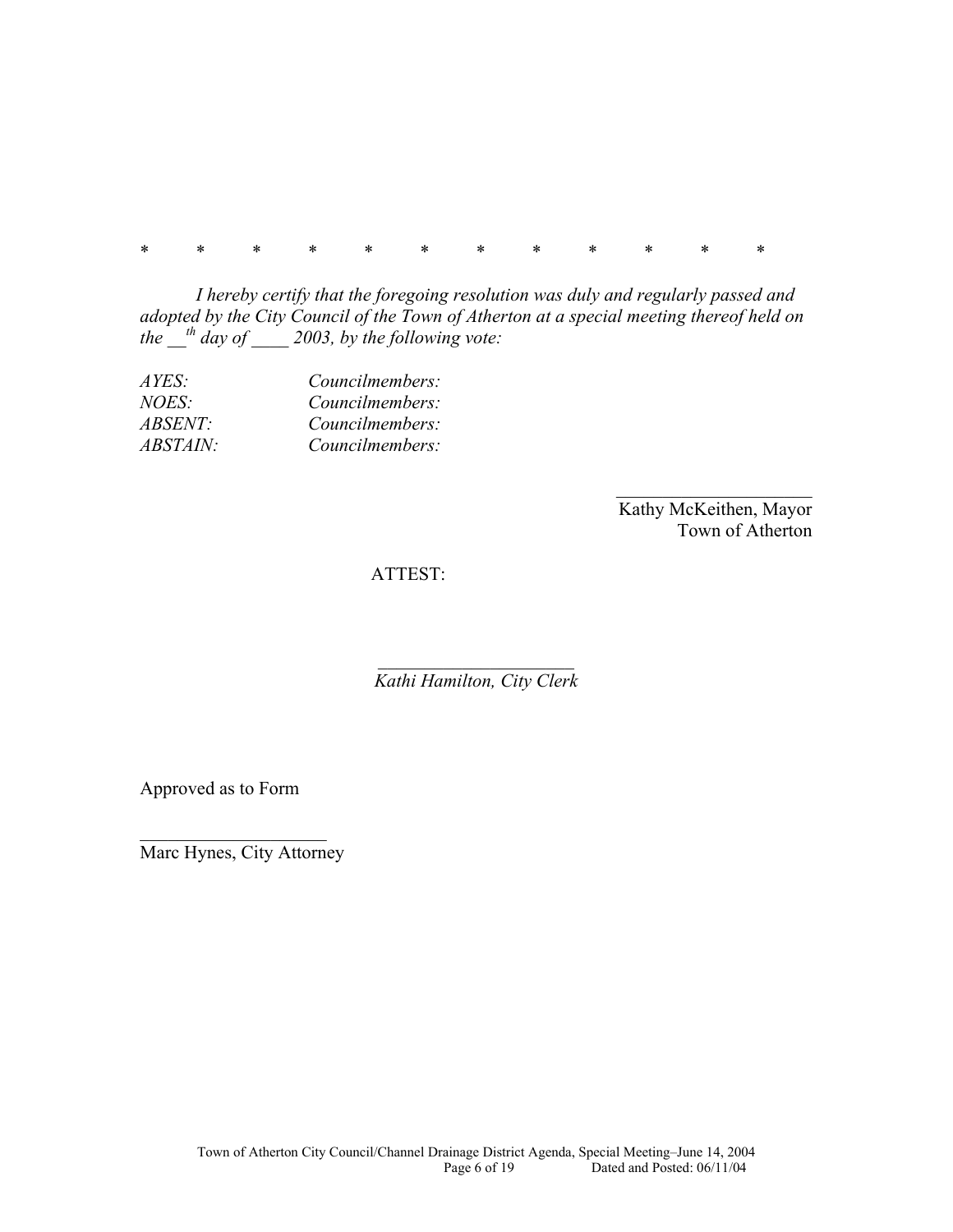# **EXHIBIT "A"**

### **THE CITY COUNCIL OF THE TOWN OF ATHERTON DOES HEREBY RESOLVE AS FOLLOWS:**

### **Section 1: That an Appropriation-Expenditure Budgeting System entitled Expenditure Control Budget (ECB) is hereby adopted. The system consists of:**

- Present Personnel Policies, Procedures, and Memorandum of Understanding, including salary schedules and benefits, except as hereinafter changed by resolution or ordinance of the City Council.
- The Expenditure Control Budget will show overall General Fund and other funds and/or departments.
- This system will apply to Operating and Capital Budget Expenditures as intended for use in Fiscal Year 2004-2005.
- All encumbered expenditures from the Fiscal Year 2003-2004 Adopted Budget shall be carried forward and re-appropriated in Fiscal Year 2004-2005. Said encumbered expenditures to be re-appropriated in Fiscal Year 2004-2005 must be initiated by the Department Heads, recommended by the Finance Director, and approved by the City Manager.
- Capital Project Commitments: Capital projects for which funds are appropriated in the budget year shall have those funds restricted for use for that project. Such appropriations will continue to be valid in subsequent fiscal years until the project is completed or the Council takes subsequent action to de-appropriate all or part of the funds originally restricted. If a capital project requires an additional appropriation in excess of 5% of its budget, then City Council approval shall be required.
- General Fund Balance: The General Fund will maintain a Reserved Balance of \$ 3.7 million to maintain the City's credit worthiness, and to adequately provide for economic uncertainties, cash flow needs, contingencies, or local disasters.
- The City Manager is authorized to make any transfers of Operating Budget appropriation balances between departments and/or programs whenever he deems it necessary to do so in order to carry out the service level objectives and work programs established by the City Council. The City Council will be promptly advised of transfer of operating budget appropriations.
- This budget system assumes existing service levels; Council approval will be required for any significant changes involving increased or decreased service levels.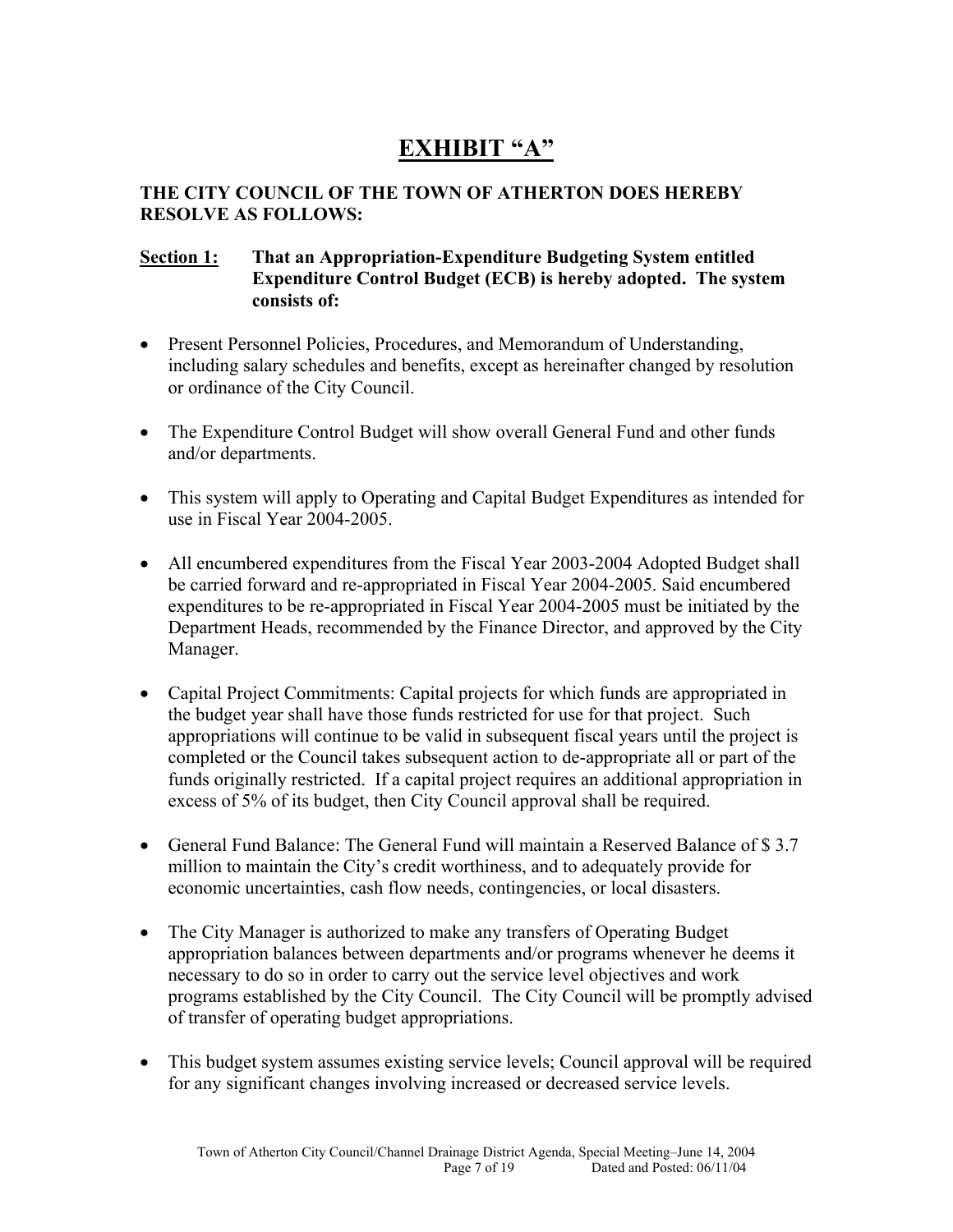- The Department of Finance shall be responsible for constant monitoring of the budget and shall establish and implement appropriate control mechanisms necessary for said purpose after consultation with city staff, and approval by the City Manager.
- A monthly financial report shall be prepared by the Finance Director for each department and/or program and/or capital project. Each Department Head shall be accountable for achieving results of his/her organization unit based upon the objectives set for each department by the City Manager and City Council, and shall be evaluated as to their performance in an annual performance appraisal conducted by the City Manager each year.
- Deflator: A deflator procedure, to be administered by the City Manager, is hereby established for reducing appropriations in the event that projected revenues are reduced due to a reduction in the State subventions or other revenues that may fluctuate downward due to changes in economic conditions. For the 2004-2005 Fiscal Year, if total revenues, as estimated by the City Manager are insufficient, the amount of total Operating Budget appropriations shall be reduced as determined by the City Manager, based on his assessment of total Town needs and consultation with the City Council; no deferral of capital projects will be implemented until discussed with the City Council and staff at a duly called public meeting.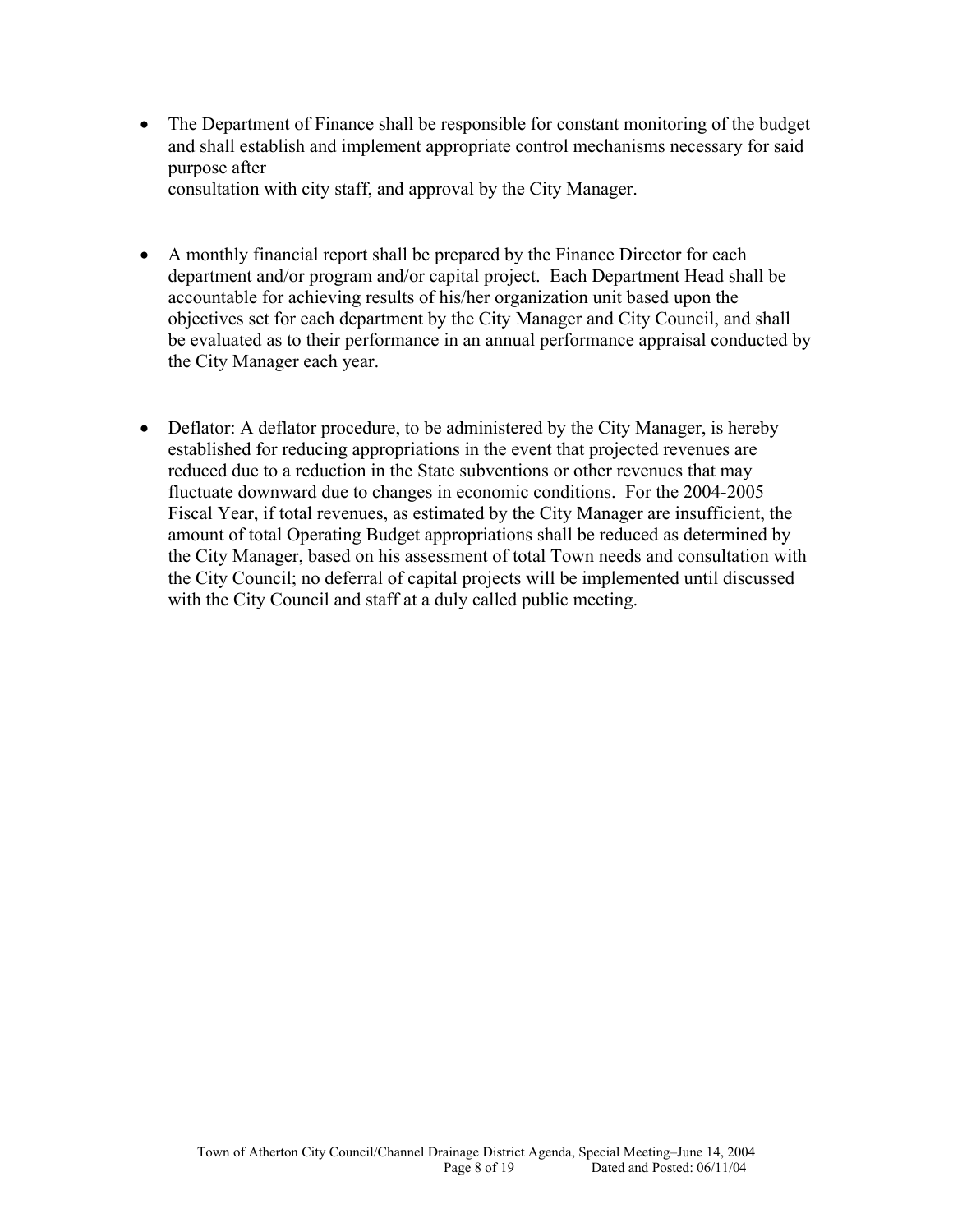### **Section 2: The FY 2004-2005 General Fund Operating Budget Programs are hereby adopted, establishing the following projected General Fund Revenue and General Fund Expenditures:**

| <b>General Fund Revenues:</b>              |                 |
|--------------------------------------------|-----------------|
| <b>Property Tax</b>                        | \$<br>3,060,517 |
| Other Tax                                  | 1,062,916       |
| <b>Licenses and Permits</b>                | 1,615,321       |
| <b>Fines and Forfeitures</b>               | 50,000          |
| From Other Agencies                        | 118,500         |
| <b>Current Service Charges</b>             | 401,900         |
| Investment and Rental Income               | 354,622         |
| <b>Other Revenues</b>                      | 3,000           |
| <b>Sub-total Revenues:</b>                 | 6,666,776       |
| <b>Transfers and Carry-over:</b>           |                 |
| Carry-over from 2002-2003 Surplus          | 205,118         |
| Capital Projects Direct Charge             | 150,000         |
| <b>Transfer from Parcel Tax</b>            | 799,000         |
| Transfer from Gas Tax and Road Impact      | 352,161         |
| <b>Sub-total Transfers and Carryovers:</b> | 1,506,279       |
| <b>Total Revenues and Transfers:</b>       | \$<br>8,173,054 |
| <b>General Fund Expenditures:</b>          |                 |
| <b>City Council</b>                        | \$<br>20,204    |
| <b>City Manager</b>                        | 512,108         |
| <b>City Attorney</b>                       | 176,228         |
| Finance Dept.                              | 458,684         |
| <b>Building Dept.</b>                      | 983,621         |
| Police Dept.                               | 4,042,672       |
| Public Works Dept.                         | 1,827,976       |
| Contingency                                | 100,000         |
| <b>Total Expenditures:</b>                 | \$<br>8,121,493 |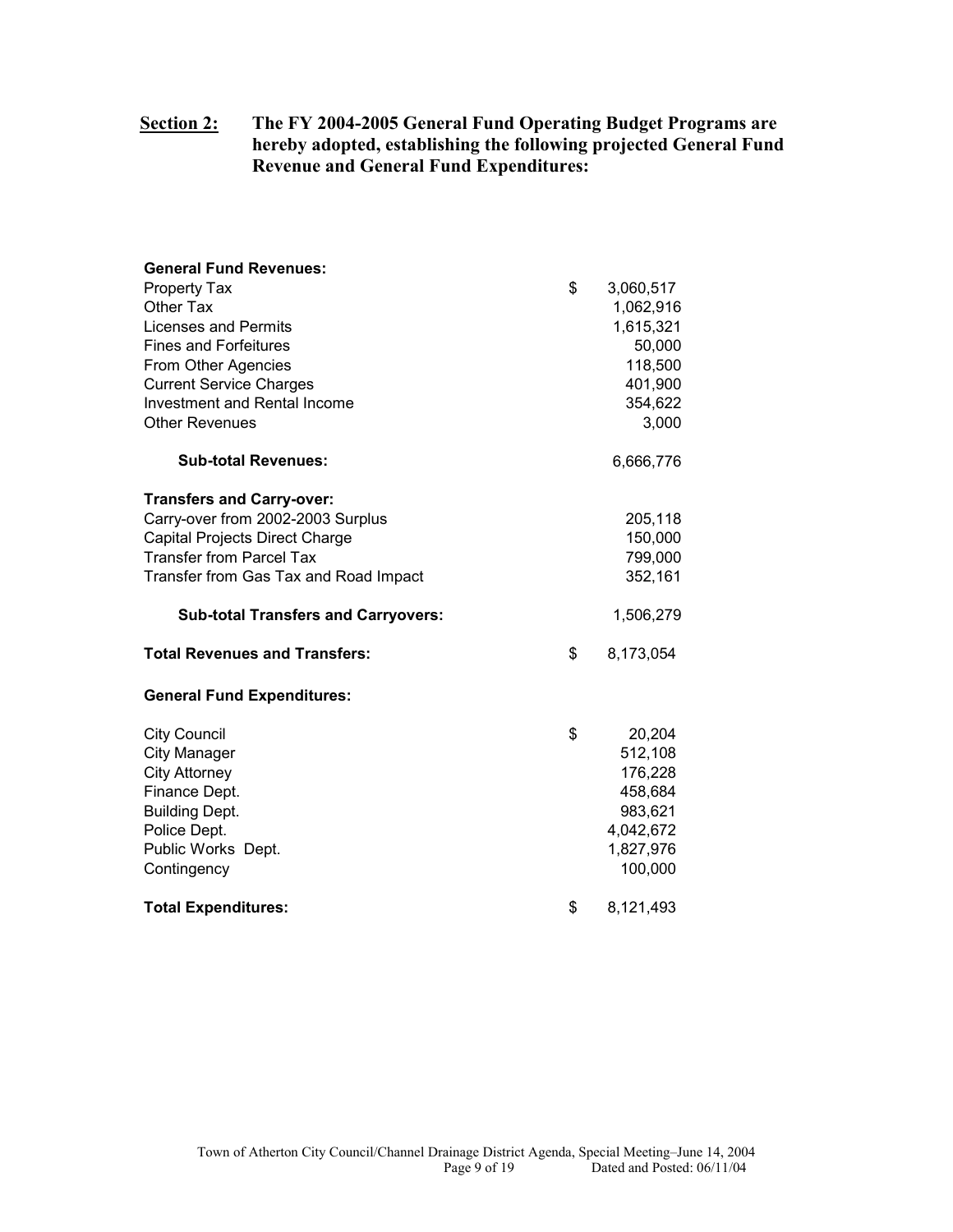### **Section 3: FY 2004-2005 all Funds Operating and Capital Budgets are hereby adopted, establishing the following revenue estimates and expenditure budgets:**

#### **Revenues & Other Resources:**

| <b>GENERAL FUND</b>                         | \$<br>8,173,054  |
|---------------------------------------------|------------------|
| <b>SPECIAL REVENUE FUNDS</b>                |                  |
| <b>Transportation Fund</b>                  | 178,500          |
| Parcel Tax Fund                             | 1,858,000        |
| Gas Tax Fund                                | 147,000          |
| Road Construction Impact Fees Fund          | 400,000          |
| State COPS Fund                             | 100,000          |
| Tennis Program Fund                         | 7,010            |
| <b>State Park Grant Fund</b>                | 220,000          |
| Library Special Revenue Fund                | 200,000          |
| <b>CAPITAL PROJECT FUNDS</b>                |                  |
| Capital Improvement Fund                    |                  |
| Storm Drainage Fund                         |                  |
| <b>Channel Drainage District Fund</b>       | 48,530           |
| Middlefield Road Grants Fund                |                  |
| <b>Facilities Construction Fund</b>         |                  |
|                                             |                  |
| <b>INTERNAL SERVICES FUND</b>               |                  |
| Information Technology Fund                 | 98,661           |
| <b>Administrative Services Fund</b>         | 285,815          |
| Workers Comp Insurance Fund                 |                  |
| Vehicle Replacement Fund                    | 66,000           |
|                                             |                  |
| <b>TRUST &amp; AGENCY FUND</b>              |                  |
| Evans Estate Fund (Art Committee)           | 45,150           |
| <b>Total Revenue &amp; Other Resources:</b> | \$<br>11,827,720 |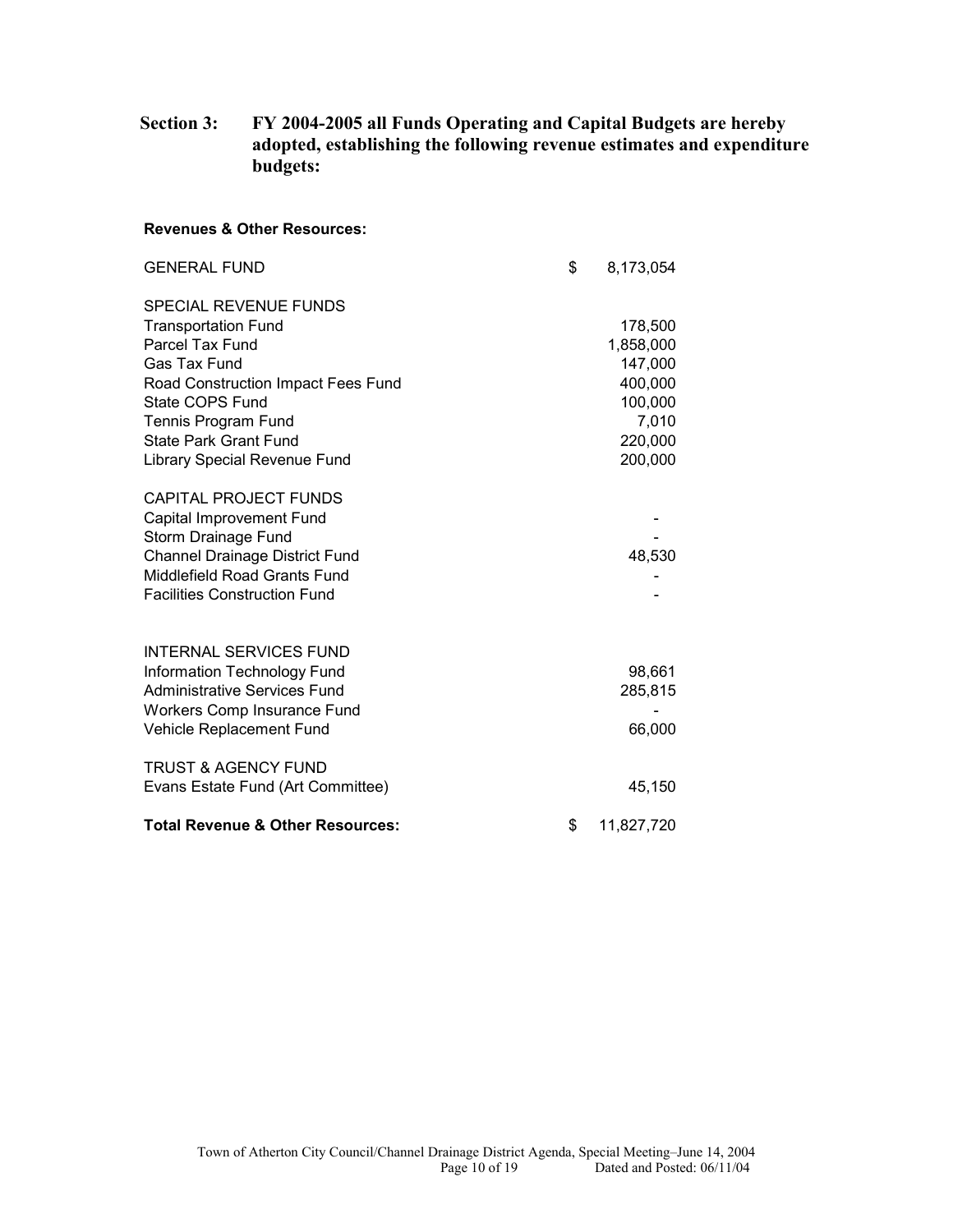### **Expenditures & Other Uses:**

| <b>GENERAL FUND</b>                         | \$<br>8,121,493  |
|---------------------------------------------|------------------|
| <b>SPECIAL REVENUE FUNDS</b>                |                  |
| Parcel Tax Fund                             | 2,591,910        |
| <b>Transportation Fund</b>                  | 211,120          |
| <b>Gas Tax Fund</b>                         | 147,000          |
| Road Construction Impact Fees Fund          | 400,000          |
| <b>State COPS Grant</b>                     | 100,000          |
| <b>State Park Grant Fund</b>                | 80,000           |
| Tennis Program Fund                         |                  |
| <b>Library Special Revenue</b>              | 49,870           |
| <b>CAPITAL PROJECT FUNDS</b>                |                  |
| Storm Drainage Fund                         | 21,394           |
| <b>Channel Drainage District Fund</b>       | 400,800          |
| Park Playground Fund                        |                  |
| <b>Facilities Construction Fund</b>         |                  |
| Capital Improvement                         | 367,902          |
|                                             |                  |
| <b>INTERNAL SERVICES FUND</b>               |                  |
| Information Technology Fund                 | 104,625          |
| Administrative Services Fund                | 287,905          |
| Workers Comp Insurance Fund                 |                  |
| Vehicle Replacement Fund                    | 98,853           |
| <b>TRUST AGENCY FUND</b>                    |                  |
| Evans Estate Fund (Art Committee)           | 43,287           |
|                                             |                  |
| <b>Total Expenditures &amp; Other Uses:</b> | \$<br>13,026,159 |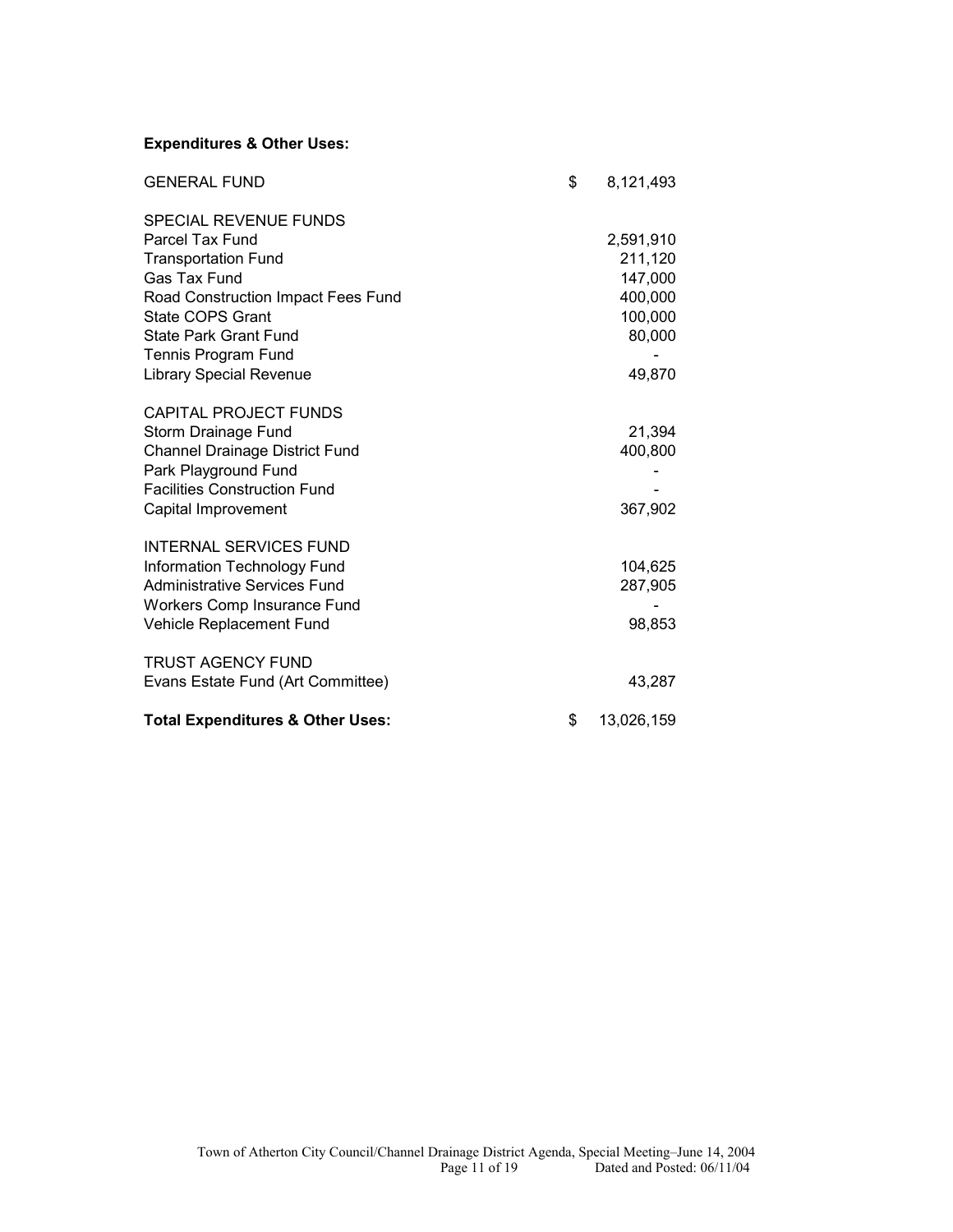**Item No. 5** 



# **Town of Atherton**

## **CITY COUNCIL STAFF REPORT**

### **TO: HONORABLE MAYOR AND CITY COUNCIL**

### **FROM: JOHN P. JOHNS, FINANCE DIRECTOR**

### **DATE: FOR THE SPECIAL MEETING OF JUNE 14, 2004**

### **SUBJECT: APPROVAL OF A RESOLUTION ADOPTING THE FY 2004-05 APPROPRIATIONS LIMIT AND SUPPORTING CALCULATIONS**

### **RECOMMENDATION:**

### **Approve the adoption of the FY 2004-05 appropriations limit and supporting calculations.**

### **DISCUSSION**

Pursuant to Article XIIIB of the California Constitution, the Town of Atherton is required to adopt a resolution that:

- Establishes the appropriations limit at the beginning of each fiscal year; and
- Documents the procedures used to arrive at said limit.

Accompanying this staff report is the recommended appropriations limit and supporting schedules.

Should the City Council choose to make any changes to the recommended budget, the appropriations limit resolution and supporting schedules will be modified accordingly.

As indicated in the Attachment II to the appropriations limit resolution, the FY 2004-05 appropriations limit will amount to \$8,478,966. The appropriations limit therefore exceeds the \$3,759,547 of appropriations subject to the appropriations limit by \$4,719,419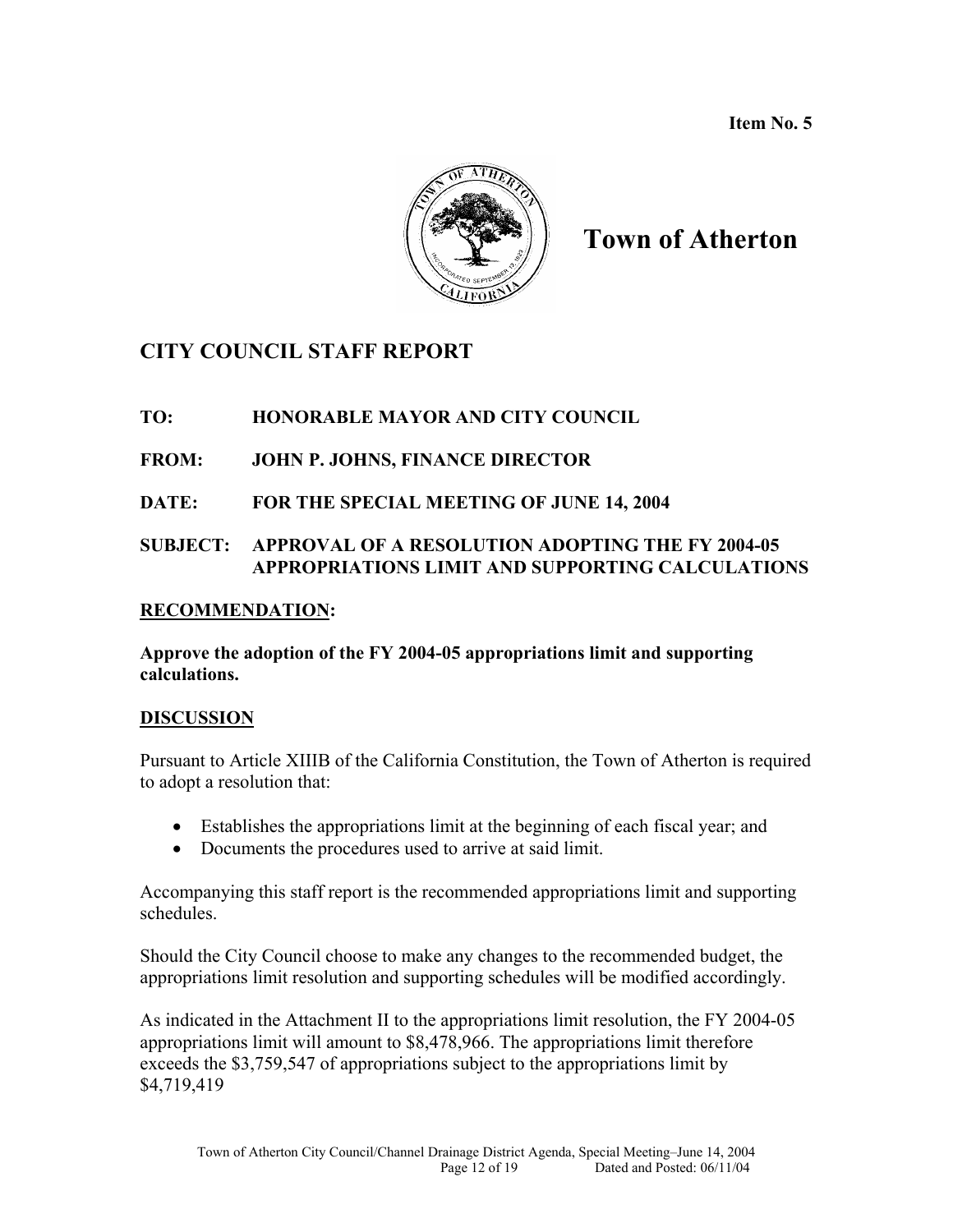### **FISCAL IMPACT:**

While the adoption of an appropriations limit resolution is required by the California Constitution, there is no direct fiscal impact from implementation of staff's recommendation.

 $\mathcal{L}_\text{max}$  , and the contract of the contract of the contract of the contract of the contract of the contract of the contract of the contract of the contract of the contract of the contract of the contract of the contr

Prepared by: Approved by:

Finance Director City Manager

John P. Johns James H. Robinson

Attachment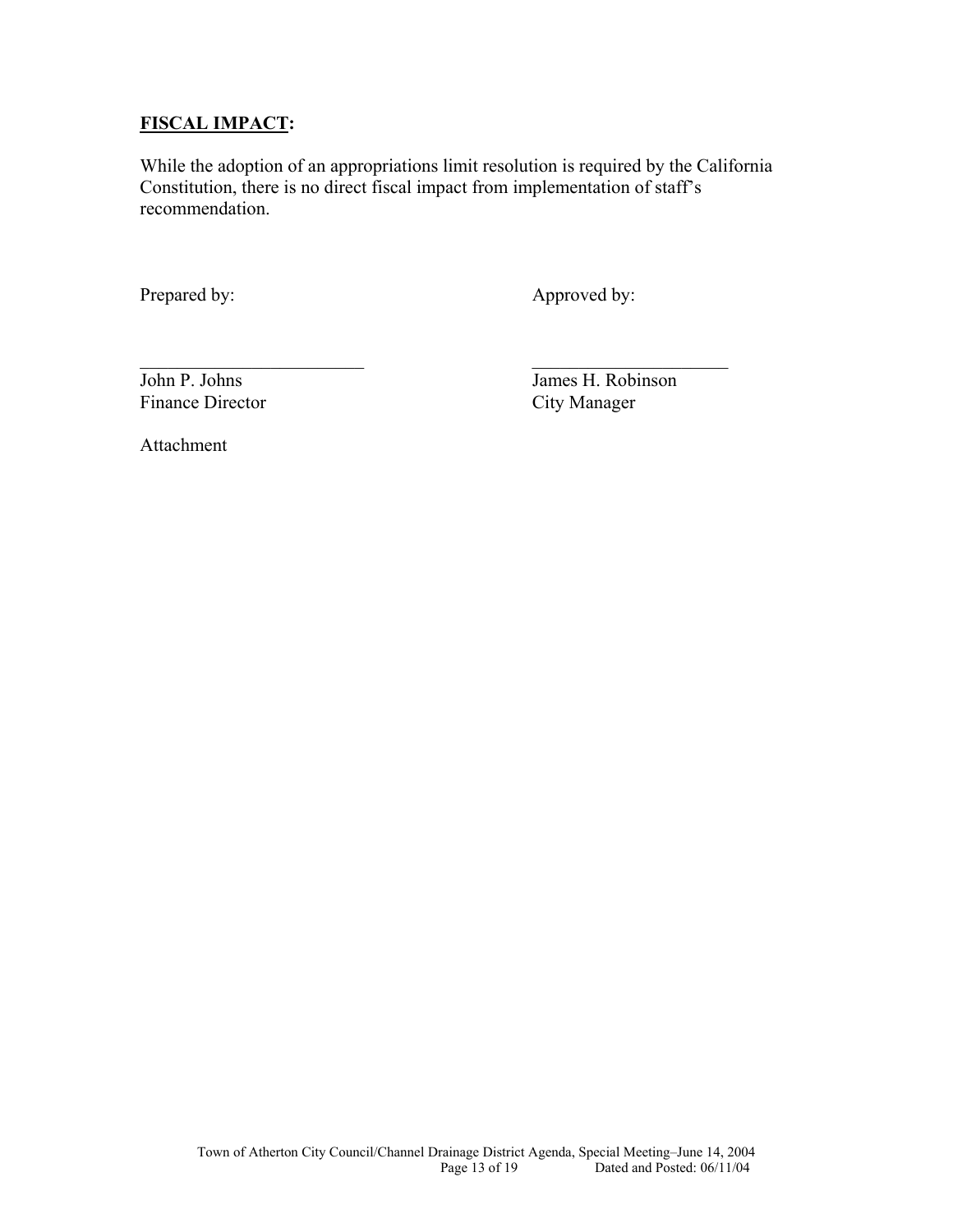### **RESOLUTION NO.**

### **A RESOLUTION OF THE CITY COUNCIL OF THE TOWN OF ATHERTON APPROVING APPROPRIATIONS LIMIT AND CALCULATIONS FOR FISCAL YEAR 2004-2005**

**WHEREAS,** the Finance Director has calculated the fiscal year 2004/2005 appropriations limit for the Town of Atherton in accordance with applicable State law; and

**WHEREAS,** the San Mateo County annual percentage change in population is 0.7% and the per capita personal income percentage change over is 3.28% (noting that both amounts are supplied by the Finance Department, State of California).

**WHEREAS,** the Finance Director has recommended approval of said limit at \$8,478,966 and its calculations.

**NOW, THEREFORE, BE IT RESOLVED** that the City Council of the Town of Atherton does hereby approve the appropriations limit of \$8,578,966 and its calculations as set forth in Attachment 1 through 3, the copies of which are attached hereto.

\* \* \* \* \* \* \* \* \* \* \* \*

 $\mathcal{L}_\text{max}$  and  $\mathcal{L}_\text{max}$  and  $\mathcal{L}_\text{max}$  and  $\mathcal{L}_\text{max}$  and  $\mathcal{L}_\text{max}$  and  $\mathcal{L}_\text{max}$ 

*I hereby certify that the foregoing Resolution was duly and regularly passed and adopted by the City Council of the Town of Atherton at a regular meeting thereof held on the \_\_th day of \_\_\_\_, 2004, by the following vote:* 

| COUNCILMEMBERS:        |
|------------------------|
| COUNCILMEMBERS:        |
| COUNCILMEMBERS:        |
| <i>COUNCILMEMBERS:</i> |
|                        |

Kathy McKeithen, Mayor

ATTEST:

 $\mathcal{L}_\text{max}$  , where  $\mathcal{L}_\text{max}$  , we have the set of  $\mathcal{L}_\text{max}$ Kathi Hamilton, City Clerk

APPROVED AS TO FORM:

 $\mathcal{L}_\text{max}$  , where  $\mathcal{L}_\text{max}$  , we have the set of  $\mathcal{L}_\text{max}$ Marc Hynes, City Attorney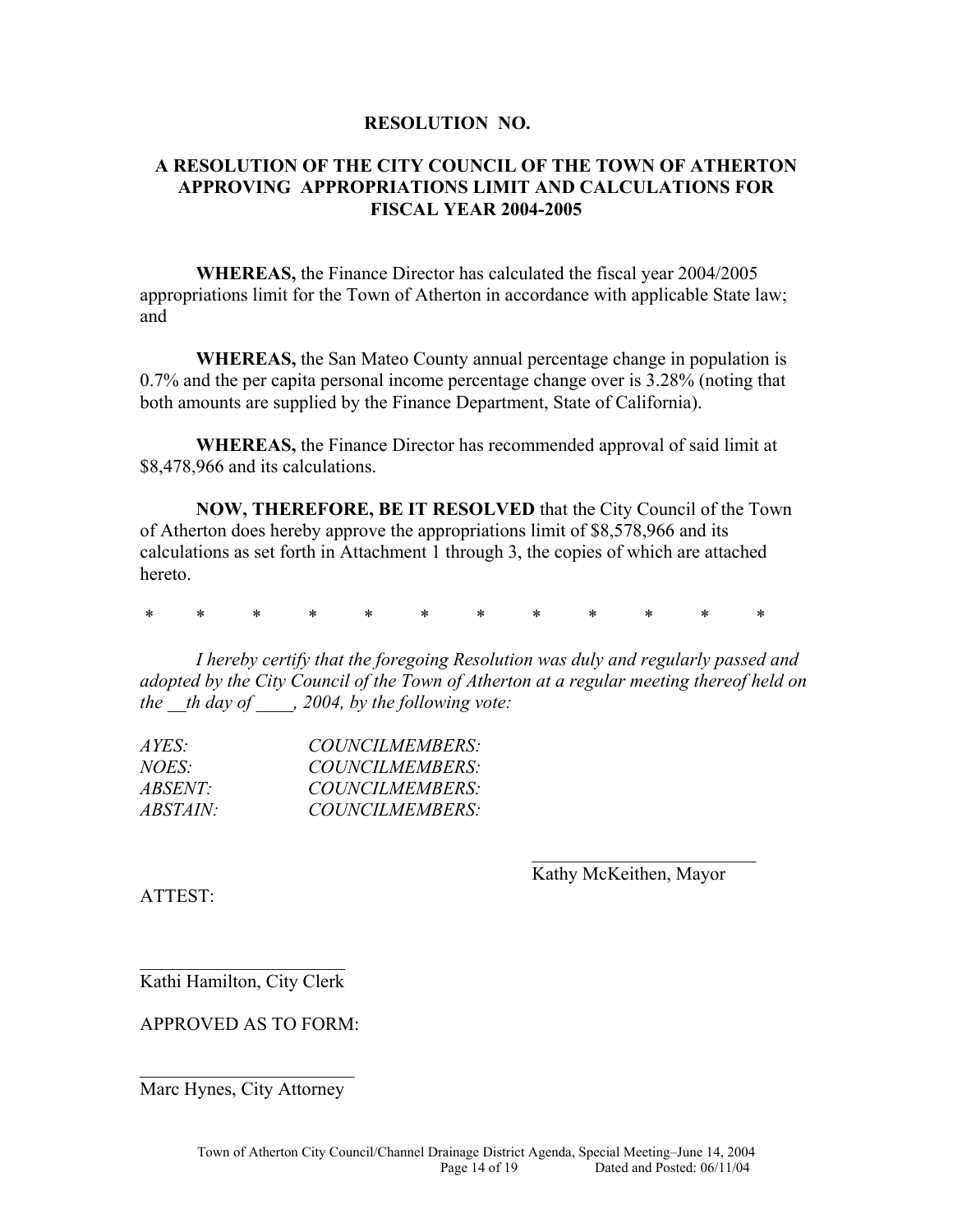#### **TOWN OF ATHERTON GANN LIMIT COMPUTATION SUMMARY FY 2004-05**

|                               | <b>BUILDING/ENG.</b> | <b>PARKS</b> | <b>OTHER</b> | <b>POLICE</b> | <b>TOTAL</b> |
|-------------------------------|----------------------|--------------|--------------|---------------|--------------|
| A COSTS REASONABLY BORNE      | 1,218,822            | 437,890      | 2,759,999    | 3,992,672     | 8,409,384    |
| <b>B. FEES</b>                | 1,322,421            | 285,010      | 5,500        | 7,400         | 1,620,331    |
| C. FEES OVER(UNDER) COSTS     | 103,599              | (152,880)    | (2,754,499)  | (3,985,272)   | (6,789,053)  |
| <b>D. TRANSFER TO RESERVE</b> |                      |              |              |               | $\theta$     |
| E AMOUNT TO TAX PROCEEDS      | 103,599              |              |              |               | 103,599      |
|                               |                      |              |              |               |              |

| PROCEEDS OF TAXES          | 3,655,845   |
|----------------------------|-------------|
| AMOUNT TO TAX PROCEEDS     | 103.599     |
| TOTAL PROCEEDS OF TAXES    | 3.759.444   |
| <b>APPROPRIATION LIMIT</b> | 8.478.966   |
| AMOUNT OVER/ (UNDER) LIMIT | (4,719,522) |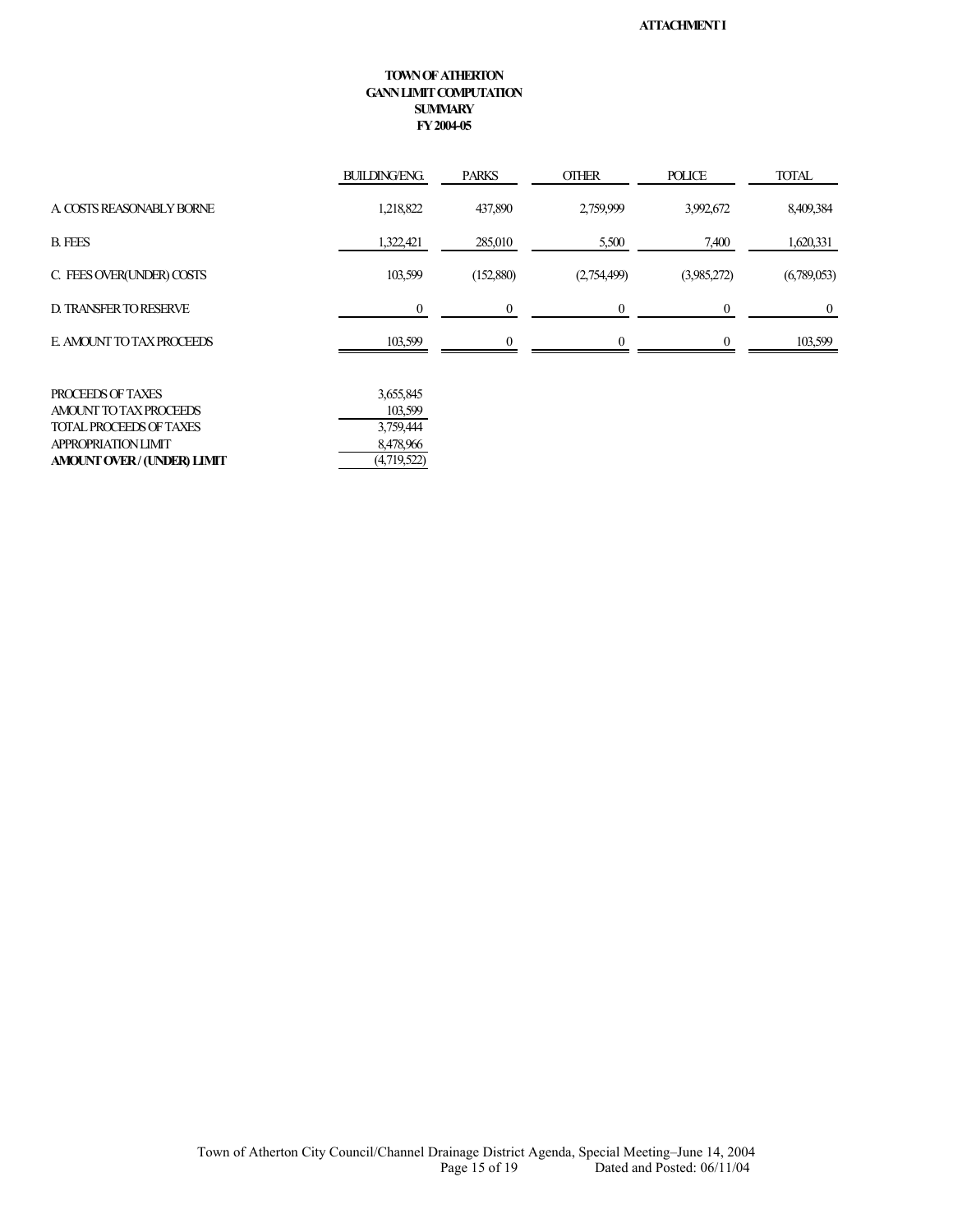#### **ATTACHMENT II**

#### **TOWN OF ATHERTON CALCULATION OF APPROPRIATION LIMIT 2004-05**

| 2002-2003 APPROPRIATIONS LIMIT |      |        | \$ | 5,509,974 |
|--------------------------------|------|--------|----|-----------|
| County Population Chan         | 0.70 | 1.0070 |    |           |
| Per Capita Personal Inco       | 3.28 | 1.0328 |    |           |
| <b>Calculation Factor</b>      |      | 1.0400 |    |           |
| Annual Adjustment Increase     |      |        |    | 181,992   |
| Parcel Tax Adjustment          |      |        |    | 2,787,000 |
| <b>Total Adjustments</b>       |      |        |    | 2,968,992 |
| 2004-2005 APPROPRIATIONS LIMIT |      |        | \$ | 8,478,966 |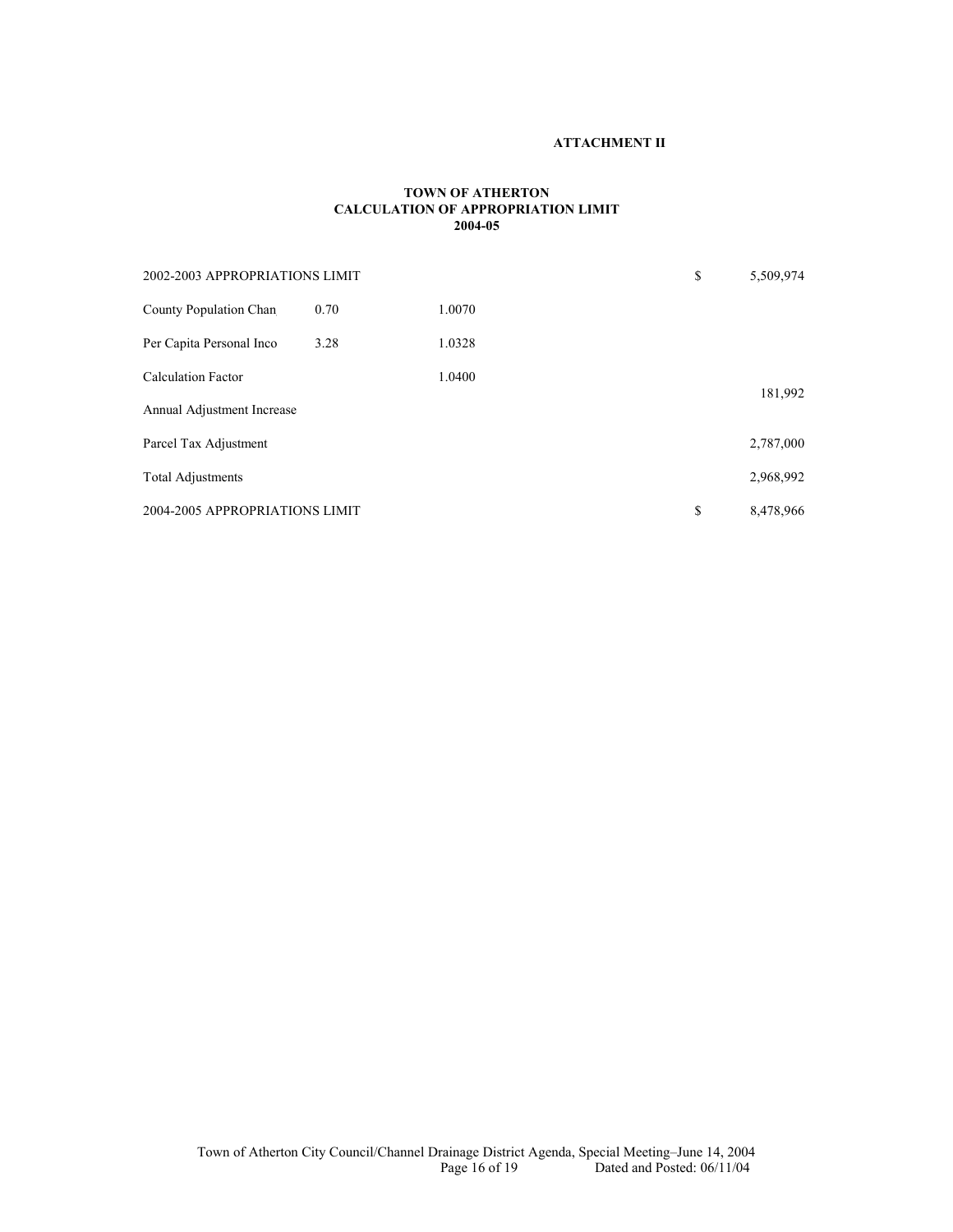#### **TOWN OF ATHERTON ATTACHMENT III CALCULATION OF PROCEEDS OF TAXES FY 2004-05**

|                                       | <b>PROCEEDS</b> | NON-PROCEEDS     | <b>USER</b> |                  |
|---------------------------------------|-----------------|------------------|-------------|------------------|
|                                       | OF TAXES        | OF TAXES         | <b>FEES</b> | <b>TOTAL</b>     |
| <b>10 PROPERTY TAXES</b>              |                 |                  |             |                  |
| - SECURED                             | 2,569,763       |                  |             | 2,569,763        |
| - UNSECURED                           | 359,404         |                  |             | 359,404          |
| - SB813 SUPPLEMENTAL                  | 100,000         |                  |             | 100,000          |
| - HOPTR                               | 31,349          |                  |             | 31,349           |
| - OTHER                               | $\Omega$        |                  |             | $\Omega$         |
| 011 OTHER TAXES                       |                 |                  |             |                  |
| - FRANCHISE - PG&E                    |                 | 135,000          |             | 135,000          |
| - FRANCHISE - CAL WATER               |                 | 51,000           |             | 51,000           |
| - FRANCHISE - BFI                     |                 | 95,510           |             | 95,510           |
| - FRANCHISE - CABLE TV & OTHER        |                 | 50,000           |             | 50,000           |
| - SALES & USE TAXES                   | 91,466          |                  |             | 91,466           |
| - PUBLIC SAFETY SALES TAX             |                 | 78,440           |             | 78,440           |
| - REAL PROPERTY TRANSFER              | 140,000         |                  |             | 140,000          |
| <b>0330 LICENSES AND PERMITS</b>      |                 |                  |             |                  |
| - BUSINESS LICENSES                   | 350,000         |                  |             | 350,000          |
| - HOME OCCUPATIONS                    | 4,900           |                  |             | 4,900            |
| - BUILDING PERMITS                    |                 |                  | 1,133,621   | 1,133,621        |
| - ENCROACHMENT PERMITS                |                 |                  | 125,000     | 125,000          |
| - OTHER LICENSES & PERMITS            |                 |                  | 1,800       | 1,800            |
| <b>0340 FINES AND FORFEITURES</b>     |                 |                  |             |                  |
| - VEHICLE CODE FINES                  |                 | 40,000           |             | 40,000           |
| - OTHER FINES AND FORFEITURES         |                 | 10,000           |             | 10,000           |
| <b>0350 USE OF MONEY AND PROPERTY</b> |                 |                  |             |                  |
| - INTEREST-GENERAL FUND               |                 | 280,000          |             | 280,000          |
| - INTEREST-TRAFFIC SAFETY             |                 |                  |             | $\mathbf{0}$     |
| - PARKING REVENUE                     |                 | 2,400            |             | 2,400            |
| - PROPERTY RENTAL - PLAY SCHOOL       |                 | 33,484           |             | 33,484           |
| - PROPERTY RENTAL - CELLULAR ONE      |                 | 34,738           |             | 34,738           |
| - OTHER                               |                 | $\boldsymbol{0}$ |             | $\boldsymbol{0}$ |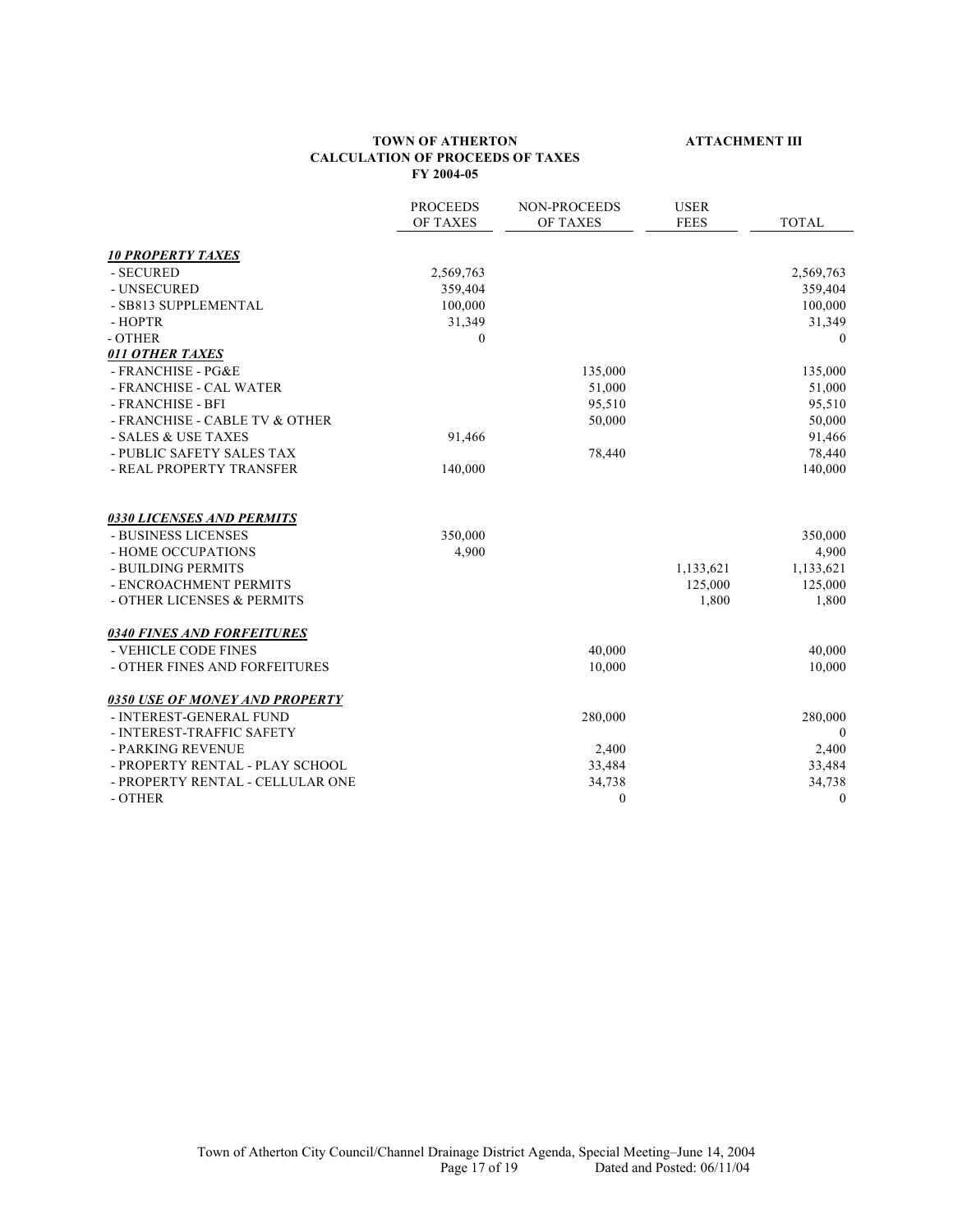| 0353 HOLBROOK-PALMER PARK               |           |                  |                  |                  |
|-----------------------------------------|-----------|------------------|------------------|------------------|
| - SOCIAL FEES                           |           |                  | 180,000          | 180,000          |
| - MEETING FEES                          |           |                  | 75,000           | 75,000           |
| - FOOD SERVICE                          |           |                  | $\mathbf{0}$     | $\mathbf{0}$     |
| - SUPERVISORY FEES                      |           |                  | 20,000           | 20,000           |
| - LIABILITY INSURANCE FEE               |           |                  | $\boldsymbol{0}$ | $\mathbf{0}$     |
| - EQUIPMENT RENTAL                      |           |                  | 3,000            | 3,000            |
| - CLASS FEES                            |           |                  | $\boldsymbol{0}$ | $\boldsymbol{0}$ |
| - TENNIS CLASSES                        |           |                  | $\boldsymbol{0}$ | $\boldsymbol{0}$ |
| - FOUNDATION REIMBURSEMENT              |           | $\overline{0}$   | $\bf{0}$         | $\mathbf{0}$     |
| <b>0360 REVENUE FROM OTHER AGENCIES</b> |           |                  |                  |                  |
| - MOTOR VEHICLE LICENSE FEE             | 420,000   |                  |                  | 420,000          |
| - OFF HIGHWAY MVLF                      | 1,500     |                  |                  | 1,500            |
| - FEDERAL SRO GRANT                     | 27,500    |                  |                  |                  |
| - MENLO HS SRO REIMB                    | 55,000    |                  |                  |                  |
| <b>0370 CURRENT SERVICES</b>            |           |                  |                  |                  |
| - ELECTIONS PROCESSING FEE              |           | $\mathbf{0}$     |                  | $\boldsymbol{0}$ |
| - DOCUMENT/RESEARCH FEE                 |           |                  | $\boldsymbol{0}$ | $\mathbf{0}$     |
| - MICROFILM                             |           |                  | $\mathbf{0}$     | $\mathbf{0}$     |
| - PHOTOCOPY FEE                         |           |                  | 5,500            | 5,500            |
| - ALARM MONITORING FEE                  |           |                  | $\boldsymbol{0}$ | $\boldsymbol{0}$ |
| - FALSE ALARM FINES                     |           |                  | 4,000            | 4,000            |
| - VEHICLE RELEASE                       |           |                  | 2,000            | 2,000            |
| - POLICE REPORT                         |           |                  | $\boldsymbol{0}$ | $\boldsymbol{0}$ |
| - FINGERPRINTING FEE                    |           |                  | $\mathbf{0}$     | $\mathbf{0}$     |
| - SPECIAL SERVICES - POLICE             |           |                  | 1,400            | 1,400            |
| - ZONING, PLANNING & SUBDIVISION FEES   |           |                  | 26,000           | 26,000           |
| - USE AND OCCUPANCY FEE                 |           |                  | $\boldsymbol{0}$ | $\boldsymbol{0}$ |
| - APPLICATION FEE                       |           |                  | 36,000           | 36,000           |
| - INSPECTION FEE                        |           |                  | $\boldsymbol{0}$ | $\mathbf{0}$     |
| - ENGINEERING PLANNING FEE              |           |                  | $\boldsymbol{0}$ | $\boldsymbol{0}$ |
| - SALES OF DOCUMENTS                    |           |                  | $\boldsymbol{0}$ | $\mathbf{0}$     |
| - SALES OF EQUIPMENT                    |           | 1,000            |                  | 1,000            |
| - POST OFFICE                           |           | 52,000           |                  | 52,000           |
| - OTHER SERVICES                        |           |                  | $\boldsymbol{0}$ | $\boldsymbol{0}$ |
| - SMIP (EARTHQUAKES)                    |           |                  | $\theta$         | $\mathbf{0}$     |
| - DONATIONS - SPECIAL GIFTS             |           | $\boldsymbol{0}$ |                  | $\boldsymbol{0}$ |
| - PG&E UTILITIES                        |           | $\theta$         |                  | $\Omega$         |
| <b>0380 MISCELLANEOUS REVENUE</b>       |           | 3,000            |                  | 3,000            |
| <u>0390 REIMBURSEMENTS</u>              |           |                  |                  |                  |
| - BOOKING FEES                          |           | $\boldsymbol{0}$ |                  | $\mathbf{0}$     |
| - PERS EQUITY DISTRIBUTION              |           |                  |                  | $\Omega$         |
| - POST                                  |           | 18,000           |                  | 18,000           |
| - ERAF                                  |           | $\mathbf{0}$     |                  | $\theta$         |
| - OTHER                                 |           | 18,000           |                  | 18,000           |
| <b>TOTAL GENERAL FUND</b>               | 4,150,883 | 902,572          | 1,613,321        | 6,666,776        |